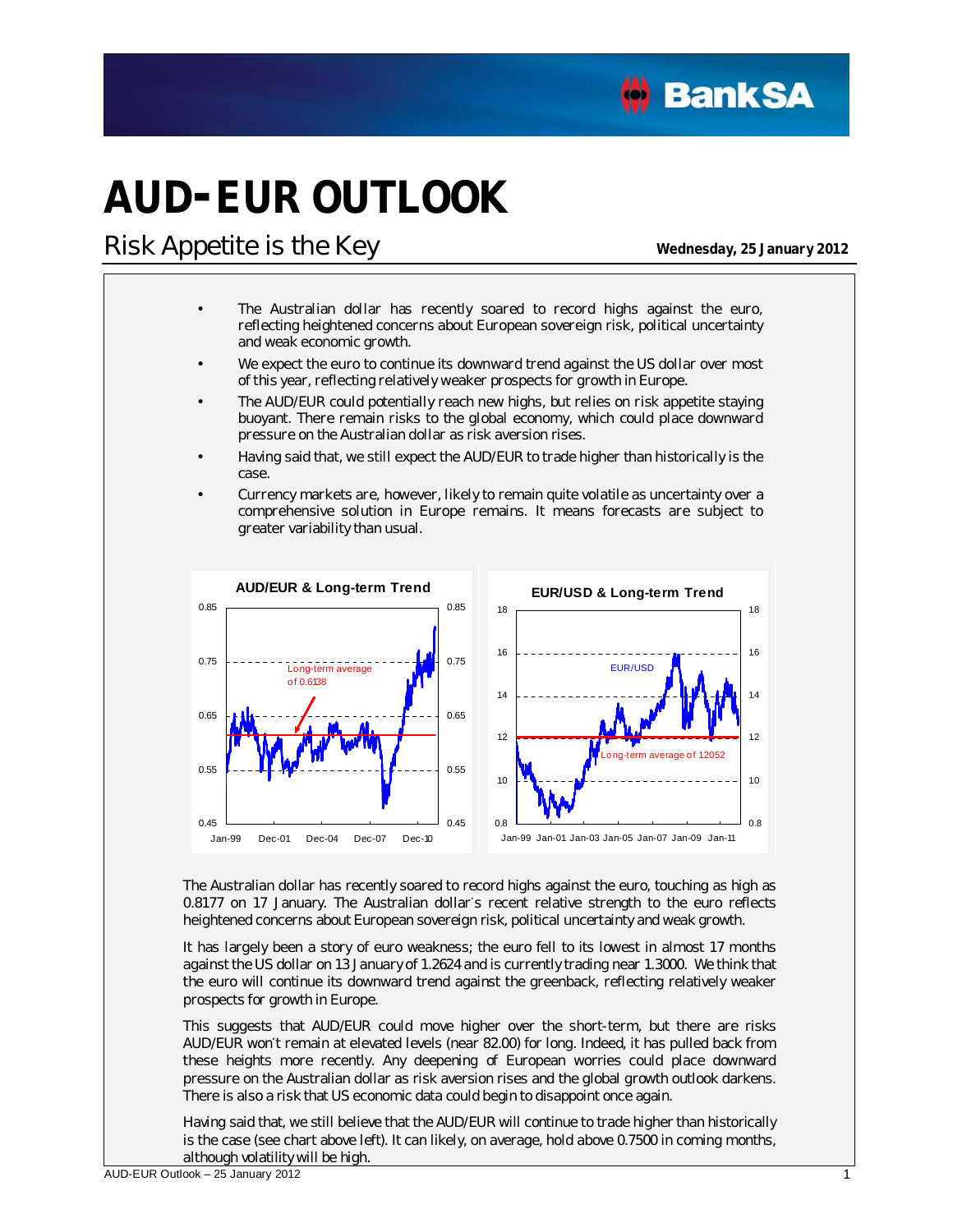

The Australian dollar's relative strength reflects relatively strong fundamentals, including the relative health of the Australian economy, its high terms of trade, links with Asia, Australia's triple-A sovereign rating and relatively high interest rates.

**Euro Weakness to Continue** 

Since hitting a peak of 1.4902 on 2 May 2011, the euro has fallen around 19 cents against the US dollar. The challenges for the Euro zone that remain suggest there is potential further downside for the EUR/USD.

The US economy is expected to show continued signs of improvement in the first half of 2011, although it will not be immune to further woes from Europe. Fiscal policy in the US is also a key risk to the US economic outlook. We expect a slight improvement in US growth this year, but growth is likely to stay below trend. This suggests interest rates are likely to remain at low levels (close to zero) at least for the remainder of 2012.

Nonetheless, prospects for the US remain comparatively better than for Europe. We expect a recession in Europe, as tighter credit, austerity measures and subdued confidence weigh on economic growth.

The significant downside risks to growth have heightened expectations of lower interest rates in Europe this year. The European Central Bank (ECB) might also eventually need to embark on some form of quantitative easing (unsterilised bond purchases). Further interest rate cuts by the European Central Bank (ECB) this year will lead to a narrowing of European-US interest rate differentials. EUR/USD follows closely with this differential (refer to left hand chart below).



#### **Uncertainty to Remain**

A comprehensive solution from Europe remains elusive and is heightening concerns about the region and the euro itself. We remain pessimistic about the overall outcome from Europe, but we believe that a break-up of the Euro zone or a collapse of the euro currency is not the most likely scenario. Current pricing of the euro however, likely reflects these risks.

Any steps in arriving at a comprehensive solution should provide support to the euro. However, weak growth and loose monetary policy in Europe will likely be overwhelming factors keeping the euro under downward pressure over the course of this year.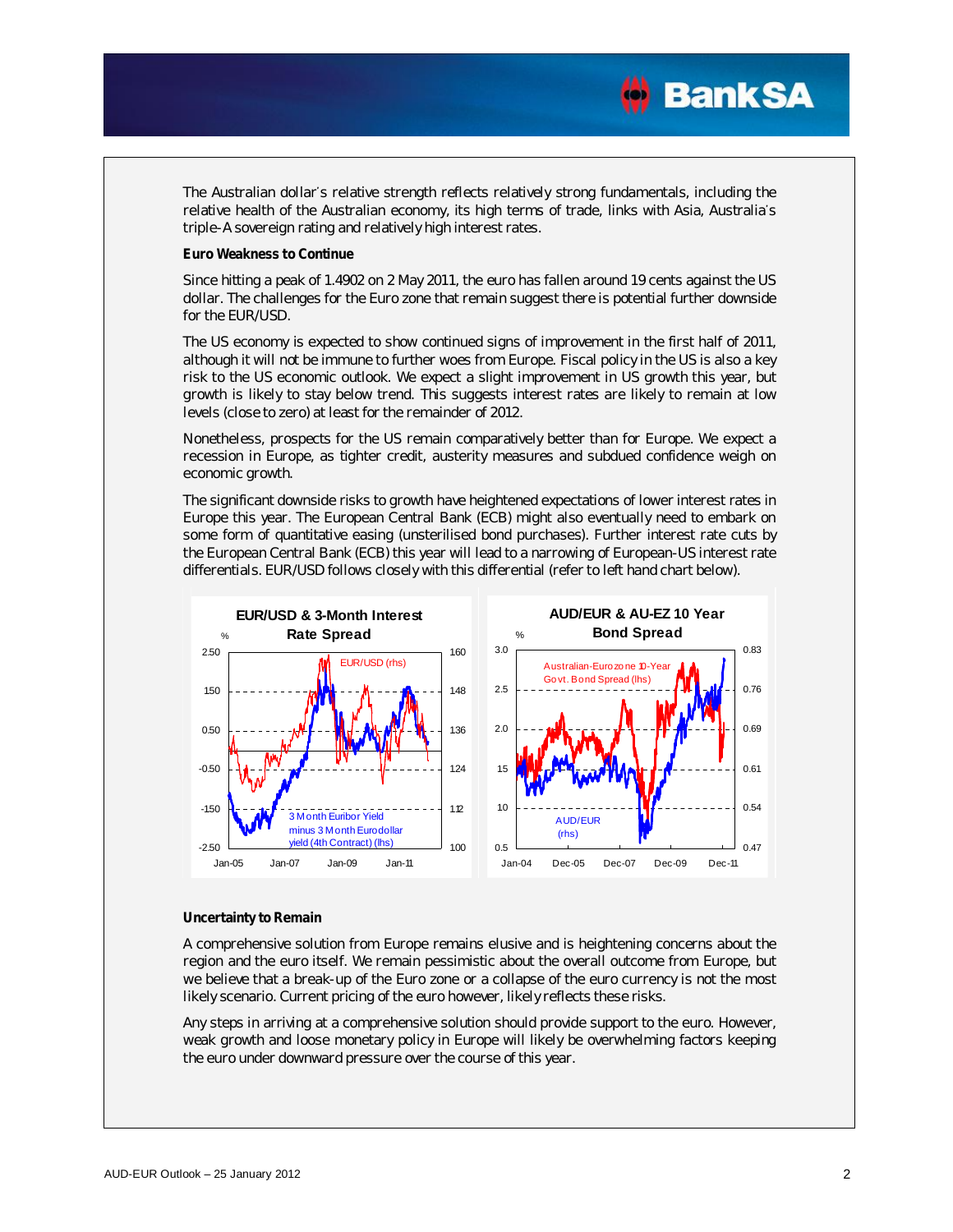



Net speculative positions on the euro against the US dollar had their largest net short positions on record. Further, a large amount of net long positions for the Australian dollar against the US dollar implies a high level of long AUD/EUR speculative positions. These large positions could continue, although it is more likely that we will see a pullback as is usual when these extreme positions are reached.

There are relatively strong fundamentals supporting the Australian dollar compared with the euro. These include the relative health of the Australian economy, Australia's high terms of trade, its close links with Asia, its triple-A sovereign rating and relatively high interest rates.

**- Economic Growth** 

Economic growth in Australia is expected to continue to accelerate as we progress through this year as the business investment upswing deepens. Meanwhile, a recession is on the cards for Europe. Australia is not immune to developments in Europe and the global economy, but it is relatively well placed to withstand the adverse events given its healthy banking sector and strong fiscal position. Further, Australia has relatively limited direct trade with Europe and the direct exposures to troubled European debt are small.

**- Interest Rates** 

Relatively higher interest rates in Australia are also supportive of the AUD/EUR. The Reserve Bank of Australia (RBA) is widely expected to cut the cash rate further. We expect 50 basis points worth of cuts this year, slightly more than consensus, but it still leaves rates attractive in comparison to other advanced economies including Europe.

The RBA cut rates as low as 3.00% during the Global Financial Crisis (GFC). While a GFC-like event cannot be ruled out, it is not our core view. Further, these lows reached during the GFC remain much lower than the current interest rate settings in Europe with the main refinancing rate (Europe's equivalent cash rate) at 1.00%. Consensus is expecting at least one more 25bps rate cut from the ECB this year.

These rate expectations are reflected in the 2-year bond yields for Australian and European government bonds. The spread between Australian and European 2-year government bonds has narrowed since around April last year (see above page 2 chart right), but AUD/EUR has trended higher over this time. Prior to April, the AUD/EUR has tended to follow the 2-year spread closely. This might suggest that AUD/EUR is overbought, but the divergence in part likely reflects strong demand for safe-haven assets including Australian government bonds.

As a result of the problems in Europe and these relatively stronger fundamentals in Australia, money market funds in the US are shifting their investments away from European banks to Australian, Canadian and Japanese banks.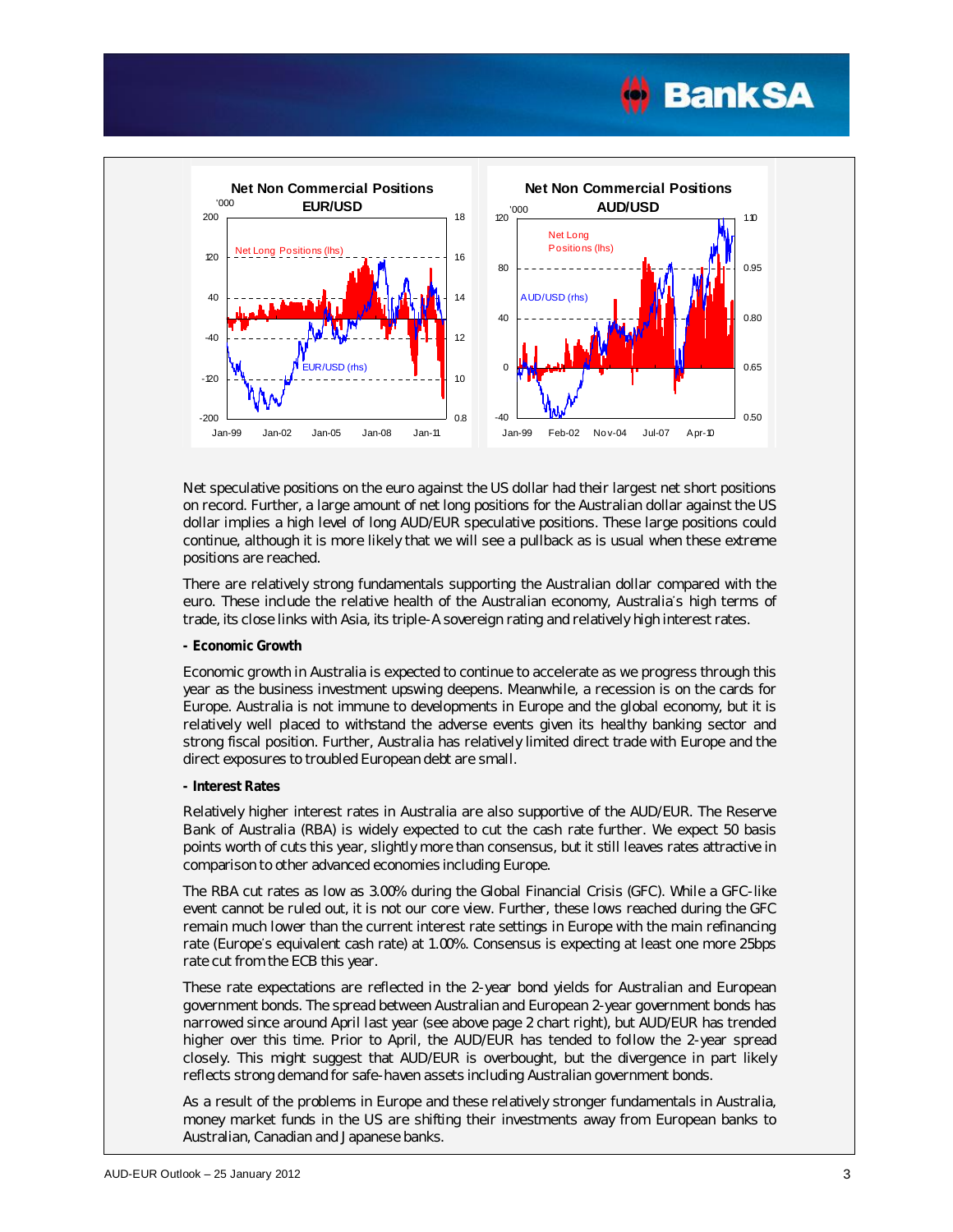

#### **- Sovereign Ratings**

Australia maintains the top-notch sovereign credit rating from all three major credit ratings agencies (Standard & Poor's, Moody's and Fitch), one of only twelve countries in the world.

In an environment where the fiscal positions of governments around the world are being scrutinised (predominantly Europe), Australian securities are looking very attractive for international investors, and are another

supportive factor for the Australian dollar.

#### **- Commodity Prices**

AUD/EUR has tended to track commodity prices, namely the CRB index (see chart left). The CRB index has weakened since April last year, reflecting heightened concerns about the prospects for global growth. Softening commodity prices suggests there is limited upside for the AUD/EUR. But given they remain at high levels compared with history, AUD/EUR is likely to stay at high levels.

#### **- Risk Appetite**

The Australian dollar has tended to follow in tandem with the euro against the greenback, but AUD and EUR has recently diverged (see chart



below left). The Australian dollar has held up well, while the euro has continued its decline, driving the AUD/EUR to record highs. A key reason for this has been that risk appetite has lifted despite Euro zone worries persisting.

The Australian dollar generally moves closely with risk appetite or investor sentiment. Sentiment has recently held up in part because the run of US economic data that has surprised on the upside. The more positive news from the US has supported risk appetite offsetting the ongoing troubles in the Euro zone.

Despite some progress in addressing some issues in Europe, significant downside risks remain. We see a risk that investor sentiment could respond once again to these downside risks for the global economy and drag the AUD lower.

The greater the troubles deepen for the Euro zone and the global economy, the greater the downside for the Aussie dollar. A much deeper recession in Europe will have implications for the broader global economy, and more than likely put downward pressure on the Australian dollar as well given it is seen as a barometer of global growth.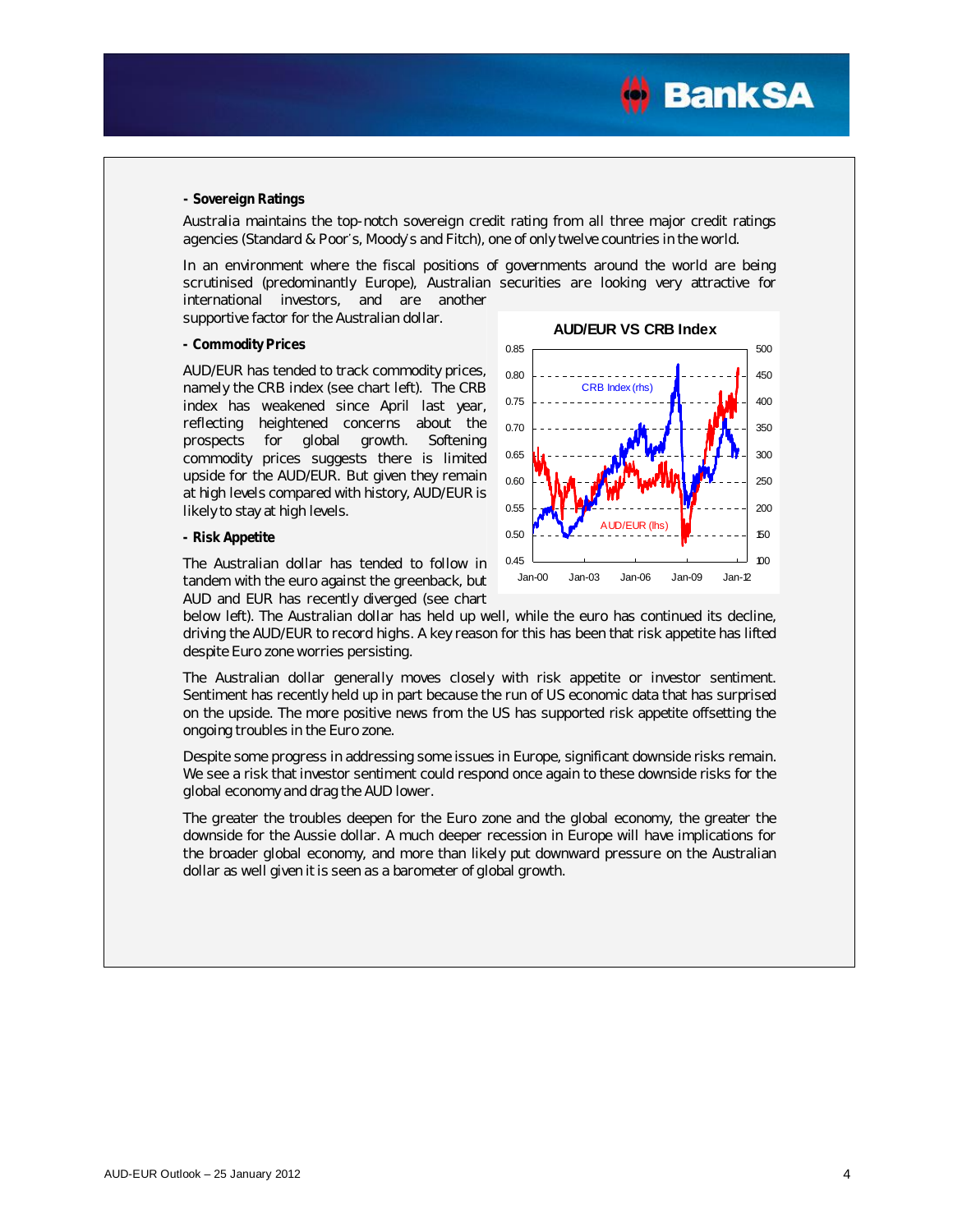



#### **Forecasts**

We expect that the euro is likely to continue its downward trend against the US dollar over most of this year as problems in Europe continue, and the ECB eases monetary policy. Further, given growth prospects are relatively firmer in the US, the Fed will likely start looking to tighten monetary policy before the ECB, although this will be some time away.

The AUD/EUR could reach new highs, but any further rally for the Aussie against the euro will also depend on risk appetite staying buoyant. In our opinion, there remain vulnerabilities in the US economy and there is a strong likelihood concerns in Europe will flare up again and weigh on sentiment.

We still expect the AUD/EUR to remain higher than historically is the case, reflecting relatively strong fundamentals. Our end June and end of year forecasts for AUD/EUR are 0.8000 and 0.7970, respectively. (Our other forecasts are located on the following page). Currency markets are, however, likely to remain quite volatile as uncertainty over a comprehensive solution in Europe remains. It means forecasts are subject to greater variability than usual.

> **Janu Chan, Economist** Ph: (02) 9320-5892 Email: [chanj@stgeorge.com.au](mailto:chanj@stgeorge.com.au)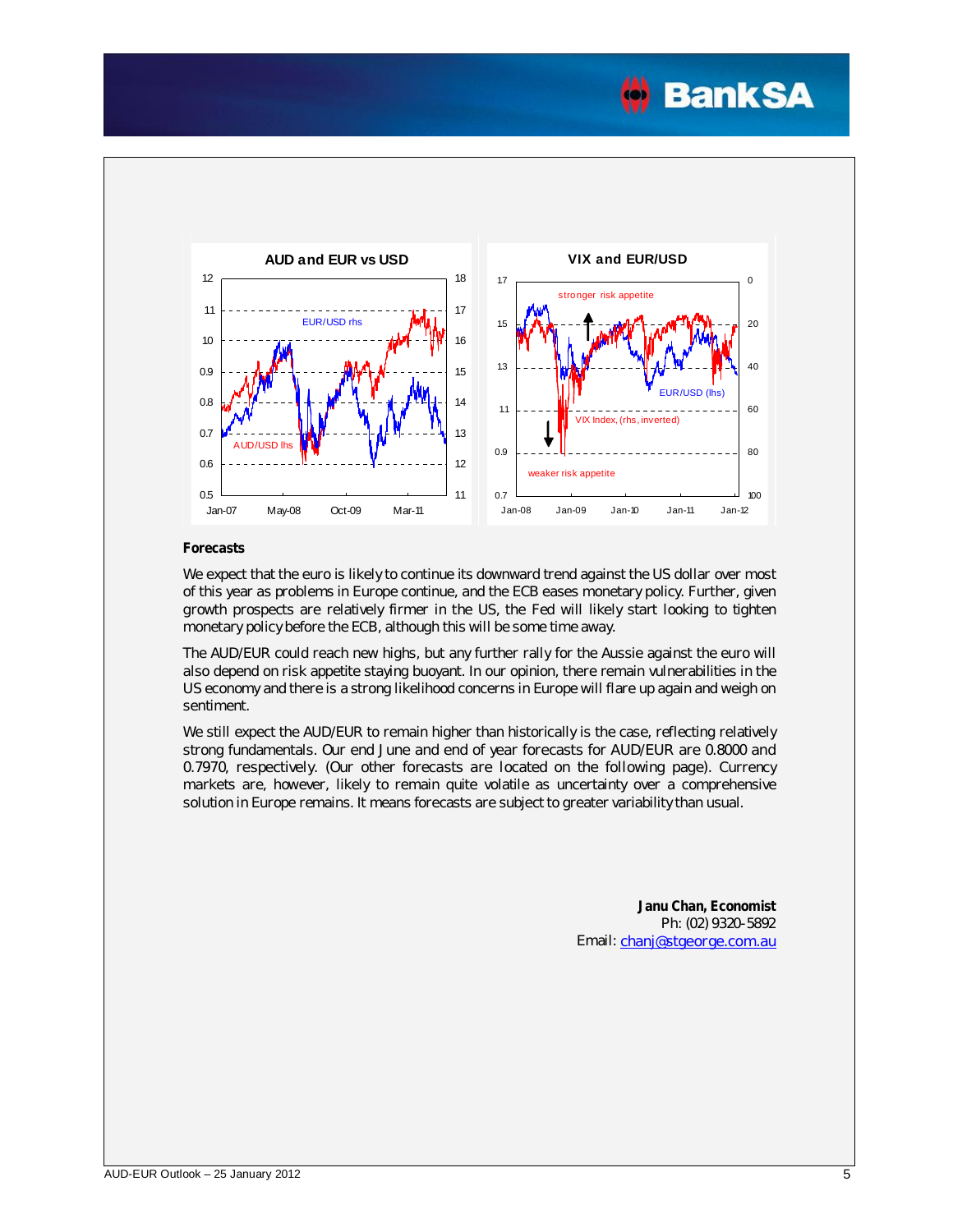

| <b>EXCHANGE RATE FORECASTS</b> |               |          |          |        |               |          |          |  |
|--------------------------------|---------------|----------|----------|--------|---------------|----------|----------|--|
|                                |               |          |          |        |               |          |          |  |
|                                | <b>Dec-11</b> | $Mar-12$ | $Jun-12$ | Sep-12 | <b>Dec-12</b> | $Mar-13$ | $Jun-13$ |  |
| <b>USD Exchange Rates</b>      |               |          |          |        |               |          |          |  |
| <b>AUD-USD</b>                 | 1.0209        | 1.0100   | 1.0000   | 1.0100 | 1.0200        | 1.0300   | 1.0300   |  |
| USD-JPY                        | 76.910        | 78.000   | 79.000   | 80.000 | 82.000        | 82.000   | 83.000   |  |
| <b>EUR-USD</b>                 | 1.2961        | 1.2600   | 1.2500   | 1.2600 | 1.2800        | 1.2900   | 1.3000   |  |
| GBP-USD                        | 1.5543        | 1.5200   | 1.5100   | 1.5200 | 1.5400        | 1.5600   | 1.5800   |  |
| USD-CHF                        | 0.9381        | 0.9400   | 0.9600   | 0.9700 | 0.9800        | 1.0000   | 1.0100   |  |
| USD-CAD                        | 1.0213        | 1.0200   | 1.0200   | 1.0100 | 1.0000        | 1.0000   | 1.0000   |  |
| NZD-USD                        | 0.7772        | 0.7700   | 0.7600   | 0.7800 | 0.8000        | 0.8100   | 0.8200   |  |
| USD-CNY                        | 6.2949        | 6.2400   | 6.1800   | 6.1200 | 6.0600        | 6.0200   | 5.9900   |  |
| USD-SGD                        | 1.2966        | 1.2900   | 1.3000   | 1.2900 | 1.2600        | 1.2500   | 1.2500   |  |
| <b>AUD Exchange Rates</b>      |               |          |          |        |               |          |          |  |
| <b>AUD-USD</b>                 | 1.0209        | 1.0100   | 1.0000   | 1.0100 | 1.0200        | 1.0300   | 1.0300   |  |
| <b>AUD-EUR</b>                 | 0.7880        | 0.8020   | 0.8000   | 0.8020 | 0.7970        | 0.7980   | 0.7920   |  |
| AUD-JPY                        | 78.50         | 78.80    | 79.00    | 80.80  | 83.60         | 84.50    | 85.50    |  |
| AUD-GBP                        | 0.6570        | 0.6640   | 0.6620   | 0.6640 | 0.6620        | 0.6600   | 0.6520   |  |
| <b>AUD-CHF</b>                 | 0.9580        | 0.9490   | 0.9600   | 0.9800 | 1.0000        | 1.0300   | 1.0400   |  |
| <b>AUD-CAD</b>                 | 1.0430        | 1.0300   | 1.0200   | 1.0200 | 1.0200        | 1.0300   | 1.0300   |  |
| AUD-NZD                        | 1.3140        | 1.3120   | 1.3160   | 1.2950 | 1.2750        | 1.2720   | 1.2560   |  |
| <b>AUD-CNY</b>                 | 6.4260        | 6.3020   | 6.1800   | 6.1810 | 6.1810        | 6.2010   | 6.1700   |  |
| AUD-SGD                        | 1.3240        | 1.3030   | 1.3000   | 1.3030 | 1.2850        | 1.2880   | 1.2880   |  |

\* Note that the AUD cross exchange rates have been rounded.